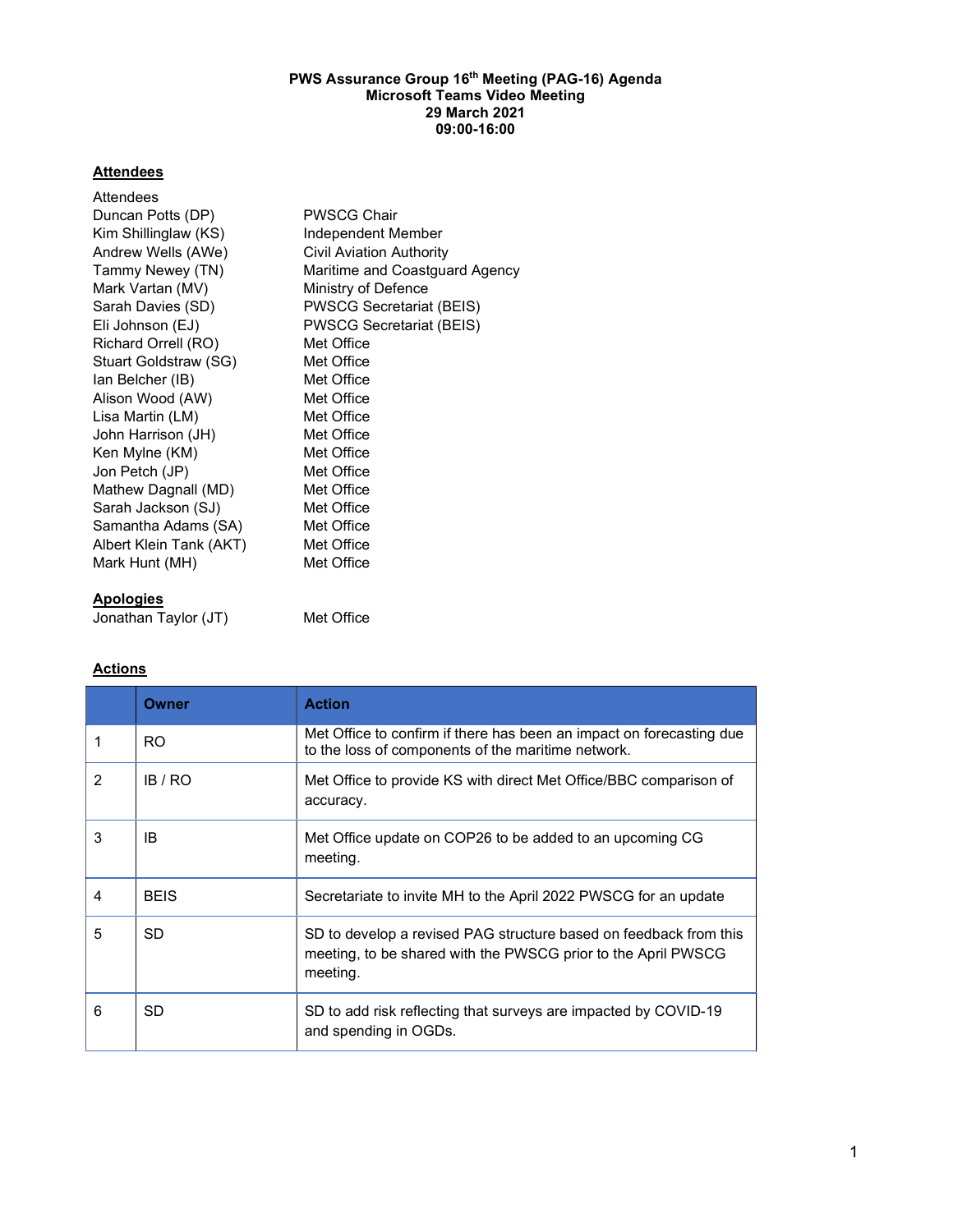# Decisions

| <b>Decision</b>               |
|-------------------------------|
| PPM5 sign off approved by PAG |
| PPM6 sign off approved by PAG |

### 1. In camera session – PWSCG members only (09:00-09:30)

### 2. Welcome & Introductions – Duncan Potts (09:30-9:40)

• DP welcomed Met Office colleagues and opened the meeting. He reiterated that during this meeting we want to focus on the detailed reflections for this group and sign off milestones.

### 3. Observations – Stuart Goldstraw presented on behalf of Jonathan Taylor, Associate Director Business Services (9:40-10:10)

- SG presented the slides to the group (see associated slide pack). COVID-19 has had an impact on weather data from aircraft, as well as the radar network. Due to COVID-19, failures over the winter took longer to recover due to COVID-19 and weather impacts. The main impact was on offshore network of data points, which in its nature is a limited network of observation assets. 4/12 data assets were not working for significant periods, and they were unable to be serviced which meant that our network was not able to meet requirements specified within the CSA during this time. Although significant the marine network of observations are less substantive from a numerical weather prediction perspective than compared to aircraft observations, which add significant value to forecasts through data assimilation.
- In response to question iii above, the concern regarding maintenance of radar sites and some marine assets was the potential to transmit COVID-19 from the mainland to the Scottish Islands, and tensions around this
- The group asked if, given the downturn in aircraft observations, satellite data was able to fill the gaps? This was covered in item 4, but SG noted the parameters being measured are not easily calculated from satellite signal. RO added that it is very difficult to understand the exact impact of missing observations (in response to question iv above), but the system is designed to cope with some network outage and there is currently not a significant signal that there is an impact.
- DP asked if there is a robust plan moving forward given that we are likely to face ongoing restrictions due to COVID-19? SG said that there is a plan in terms of mobilising as many people as possible within safe limits.

# 4. Weather Science – Jon Petch, Associate Director Weather Science (10:10-10:40)

- JP presented the slides covering Weather Science. He covered the R&I strategy, model upgrade highlights, the impact of COVID-19 and COVID-19 related work and a summary of the MOSAC meeting. JP said that there is an indirect response to the customer needs on the underlying science; and the Met Office take note of what priorities the customers would like them to improve.
- JP noted that there had been an increase in the use of GPS-type observations from satellites to cater for the reduction in aircraft observations
- KS asked if spend on post-processing changed during the year? JP said that he does not think there has been a difference in spend across the year. The science of IMPROVER began many years ago and is now manifesting itself in the roll out. KS offered a session on Improver for the secretariat and DP/KS
- The group wanted to understand if there was an impact of the loss of maritime network? JP and KM were not aware of a significant impact. RO added that marine forecasts are verified against model background rather than directly from marine observations, so likely to be an indirect impact but that the Met Office team would look into this.
- The group discussed the relationship between academic research and Met Office research. It tends to be collaborative, working with academic researchers to extract the best value from partners. It is very difficult to pull-through work done by others into your own systems. KM also added that universities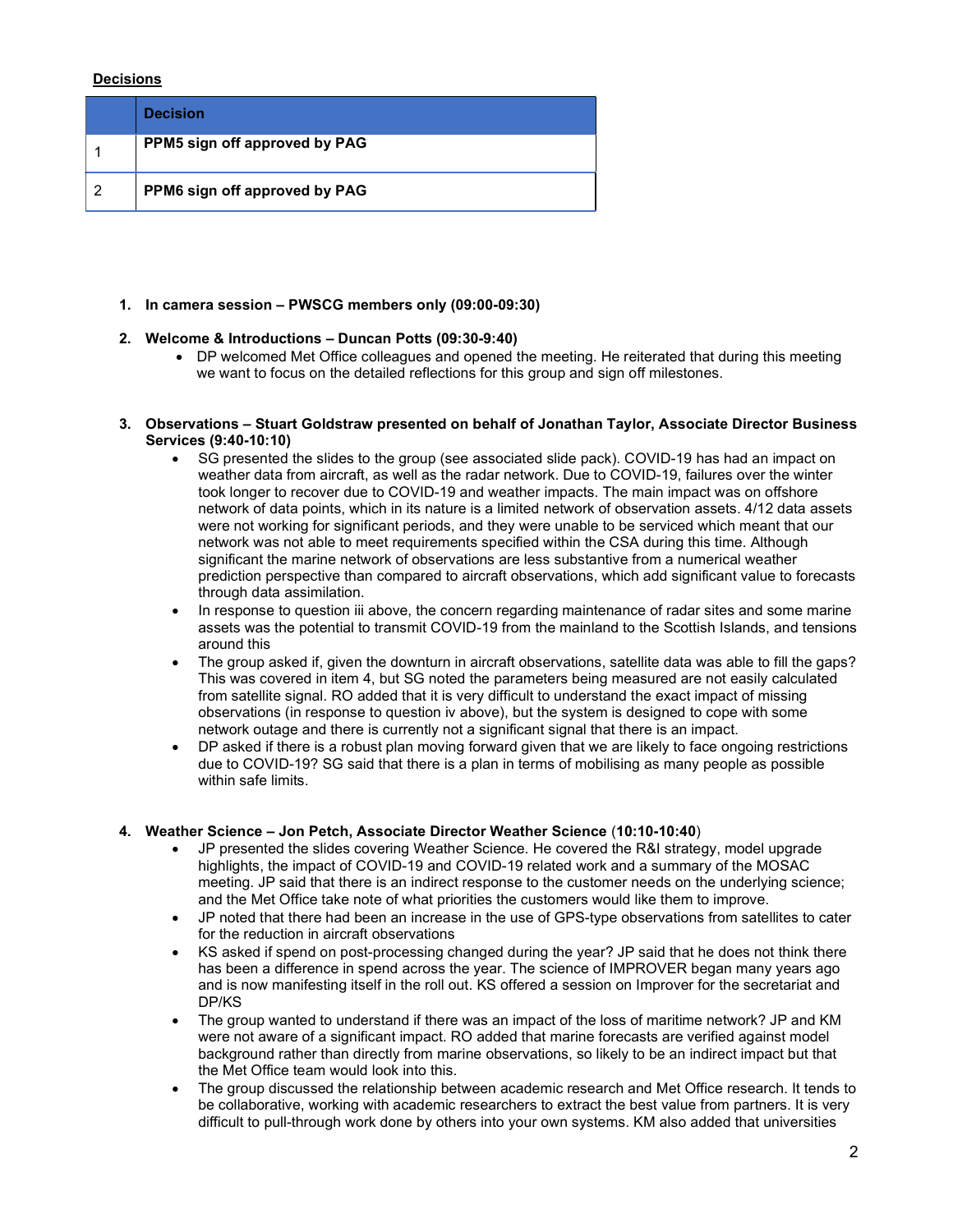have contributed a lot to improve individual aspects of the system, with the MO then pooling that into an operational system that universities do not have the infrastructure to do.

Action: Met Office to confirm if there has been an impact on forecasting due to the loss of components of the maritime network.

Action: Met Office PWS team to arrange session on IMPROVER – potential option to include in the accuracy deep dive?

# 5. Discussion on End of Year Forecast Accuracy – Led by Duncan Potts (11:00-11:30)

- KM shared slides covering performance in accuracy measures.
- Aside from ECMWF, the Met Office are the next best global modelling centre in the world for deterministic modelling. The Met Office are moving towards a new KPI that looks at tracking performance using the same metric over a period of time in ensemble performance, this can also be done for comparative accuracy.
- PWS measures are scored over 3 year periods due to sensitivity to short-term weather factors. We are looking for sustained development over time. 20/21 target has been met – (>80% targets met) . Maximum temperature at day 4 amber and at day 7 red. This will be noted in the end of year report to the PWSCG.
- DP reiterated that accuracy is of utmost importance for the PWSCG. The comparison between the forecast and what actually happens is the key issue for PWSCG. Improvements in model forecasts have not been translated into the same level of improvement in the public facing forecasts.
- KS asked if there is a known reason why accuweather and Global Weather Corporation perform better than MO on some instances? KM said that most of those providers use the same models, but different post-processing systems. A lot of the investment is trying to improve post-processing system, such as IMPROVER. IMPROVER gives a spread of uncertainty surrounding temperature predictions so in future uncertainty can be communicated with a forecast, recognising that communication of this will be key. There is research being undertaken to try and understand the communication of 'range'.
- IMPROVER will be used for operational production from mid-2022. Met Office hope to see immediate benefit in quality of the weather symbols and in temperatures at MOST sites across the UK - but that is difficult to demonstrate due to lack of observations. Important for the PAG to be aware that we would expect greater improvements across sites that do not have observations. RO also added that the tool we use to measure comparative accuracy is extremely useful, and it does provide an indication of the number of forecast 'busts' where temperature predictions go wrong.
- KS asked if Met Office could be directly compared to BBC at some point and look at this in detail at some point. Met Office offered to do this.

# Action: Met Office to provide KS with direct Met Office/BBC comparison of accuracy.

# 6. Operational Technology – Mat Dagnall, Associate Director Operational Technology (11:30-12:00)

- MD covered a series of slides about Operational Technology. 2020 performance has been above target despite COVID-19 issues, and the MO performance on operational technology has had a number of successes in 2020 (see slides for detail). There was a large power outage and because there is a resilient IT system the impact of this on services were not large. There were also some issues during the year caused by problems with the cooling system, but the new supercomputer will help to resolve these issues caused by an aging system. MD covered an action point from the PAG meeting on 23rd September 2020 (ACTION 4: PE to provide update on data standards and integrity once the processes are designed), describing the data and security standards.
- DP said that the speed and ease with which business continuity was rolled out last March was impressive and we are very grateful to MD and his team for that.

# 7. International Commitments – Sarah Jackson, Head of International (12:00-12:30)

- SJ gave an overview of the International Commitments. The MO reached 91% of commitments (target 80%) but it is worth noting that the MO represents one member state at these meetings and thus have limits on control in these situations. DP wanted to confirm the lower WMO rate (50%) and can we confirm if the main aims were met? SJ confirmed that the issues were around access to Finance info we have been promised more detail this year, but this is something SJ is continuing to push and will be discussing this pm with US, CAN, AUS and DE.
- Regarding EU exit, SJ said that for WMO it is not an issue. Within Europe, the leadup to Brexit was probably more damaging. There are new European programmes that are provoking quite a lot of discussion and new alliances are being developed. For example, between the UK and Switzerland. Things are settling, although there are likely to be some more bumps in the road.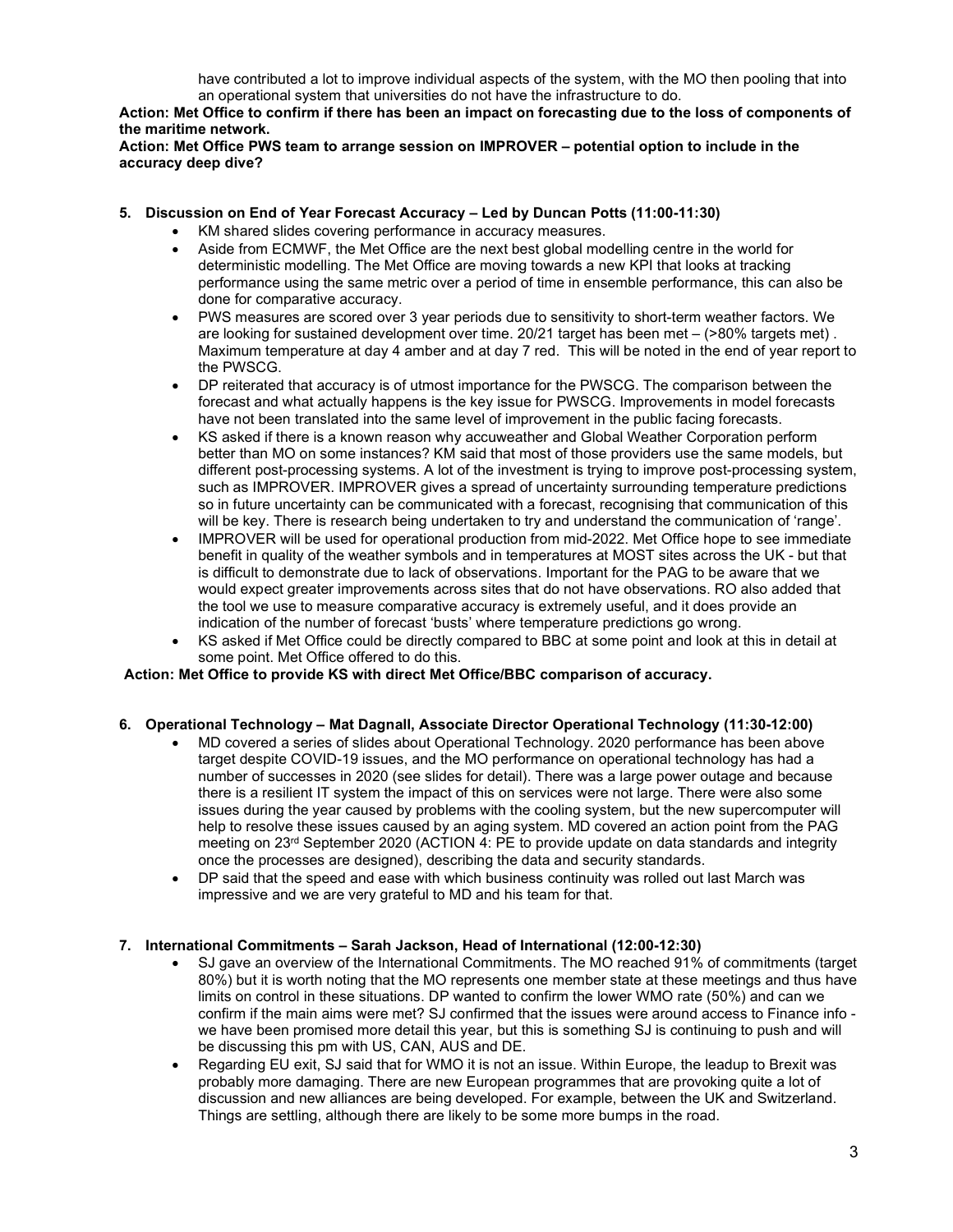- SJ said that the VCP work (£800,000 of PWS funds) counts as Official Development Assistance (ODA). It will potentially have impacts on Met Office colleagues in international business. The Met Office are unable to tell if this is souring relationships because in person meetings with international partners are not happening. JH also wanted to add that there might be a broader question on the impacts of reduced ODA funding on the Met Office work. MO are still awaiting settlements from FCDO, and it is likely that these settlements will have impacts. Balanced against that, a lot of ODA aims are aligned with Climate Change aims due to COP26 so this may be helping the Met Office aims.
- KS was pleased to hear JH mention COP26 and asked about MO presence? JH said that they are currently working on plans for COP26, and we can provide the GC with an update on this closer to the time.

Action: Met Office update on COP26 to be added to an upcoming CG meeting.

Decision: SD asked if the group were happy to sign of PPM5 and PPM6 based on the morning's presentations? The GC had no further comments and questions and signed off the metrics.

- 8. Strategic Actions (Data Science) Update Albert Klein-Tank, Associate Director Climate Science & Data Science SRO, Samantha Adams. Science Systems Manager - Informatics Lab (13:30-14:15)
	- AKT and SA presented on data science.
	- Improving accuracy is a primary aim of the PWS. Recently, machine learning has become a much more significant element of weather forecasting because it offers new opportunities for rapidly and cheaply improving forecasts based on datasets and has become a new focal point for work. SA presented on machine learnings via case studies. Much of this work is developed in case studies with the aim of implementing it to wider areas of work within the Met Office. Machine learning has enabled better results from IMPROVER.
	- A lot of these techniques are now translated into BAU activities but that the Met Office need to continue to work with partners and stakeholders to develop more detailed solutions, for example linking heat data to vulnerability data within cities. SA reiterated that the pilot projects are about exploring and building capabilities, bringing data scientists together with domain scientists. JH added that the Met Office are trying to understand user needs and develop solutions to this, and it is hoped that the new Met Office Structure will help to unify this across the organisation.
	- MV asked about expertise to fill Metadata and if the Met Office are working with the UK hydrographic office? SA said that currently this is an internal programme but important to recognise these potential collaborators.
	- SD asked about the unusually high predicted temperatures for late March, as it is understood that these predictions arose via machine learning. AKT said that this arose from historical data that influenced this year's prediction too much. Switching off the tool resolved the situation, and the reiterated the importance of understanding the model and the science behind it. Human input is still required in these situations. SA added that for these methods to work well, there need to be extensive historical data and if models are updated then they need to be retrained. RO added that relatively few forecasts were impacted because the model is only applied to a subset of data currently. Need to ensure the right trade-offs on these models, particularly with extreme weather.

# 9. Supercomputer update - Mark Hunt, Associate Director of Future Technology (14:15-14:45)

- MH presented a detailed update on the supercomputer procurement process and expected timeline.
- DP asked if, given the length of the contract, are there mechanisms for agility and flexibility to adjust the service without financial repercussions? MH said that we are committed to the overall spend, but we have mechanisms that allow us to dictate how that spend is used.
- MV added that he had no further questions, and concerns that existed at the beginning of this PAG have been satisfied, the assurances are welcomed. DP added that the group were reassured by MH's words on the maintenance of service during switch-over.

# Action: Secretariate to invite MH to the April 2022 PWSCG for an update

# 10. Long term role of the PAG – Duncan Potts / PWS Secretariat (15:00:15:25)

- SD and KS chaired a discussion on the future role and function of the PAG. A reformulated PAG structure has been proposed in line with the new CSA. This proposal will also be discussed with the CG.
- The assurance groups will be aligned with the themes for the next CSA, with each theme having an assurance group.